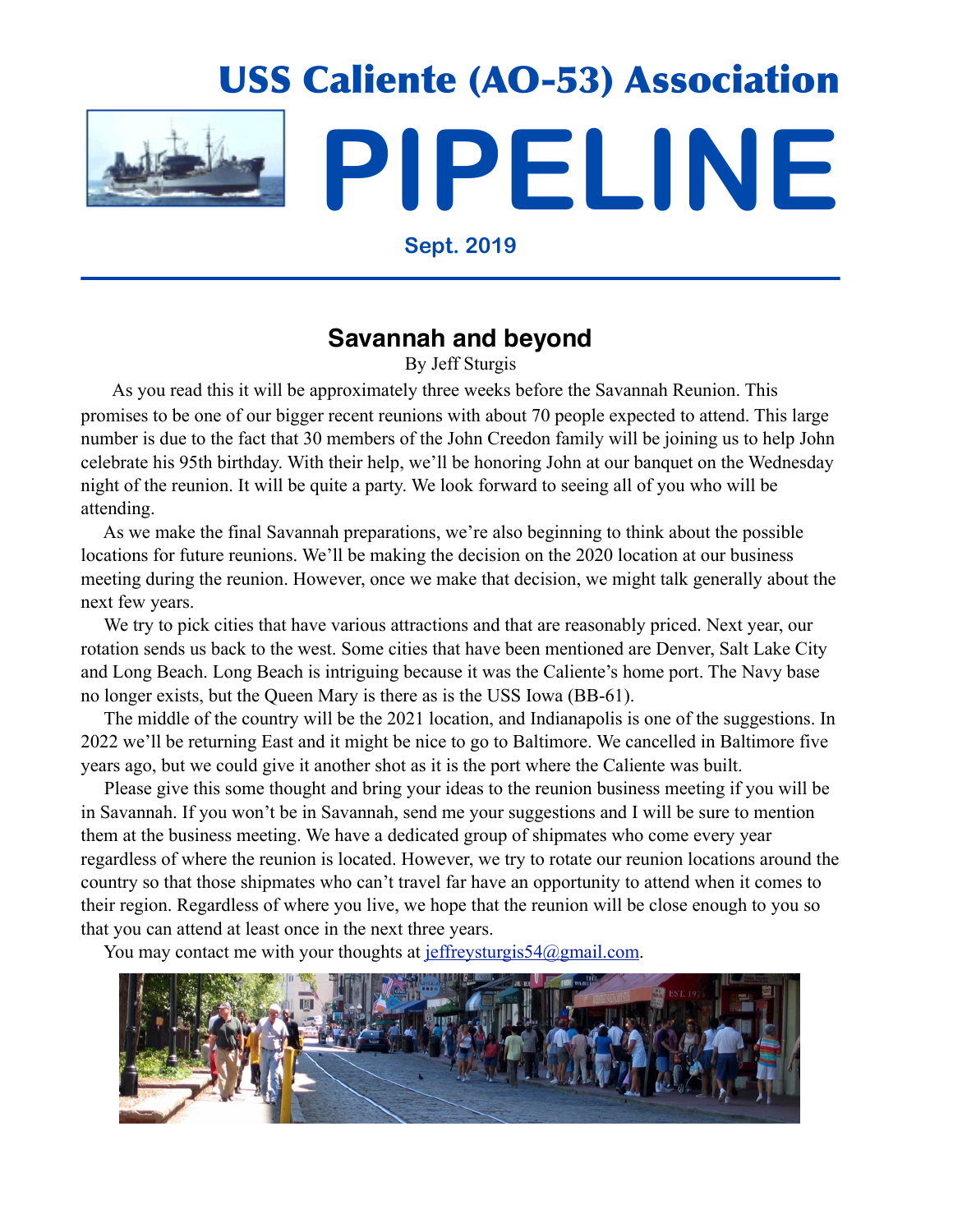### **Savannah**

Photo of River Street on front is by Aude. Photo of carriage is by Billy Hathorn. Both are used under Creative **Commons Attribution** license. Both have been cropped



## **Tuesday tour directions**

By Pat Hurton

 For your comfort there will be two trolleys available for the Tuesday tour. They will be available for boarding in front of the hotel between 9:00 AM and 9:15 AM. We will leave as soon as everyone is on board. Please disburse yourselves between the two trolleys to alleviate crowding on one.

## **We're covered by Agent Orange law, but wait will continue**

By Karl Seitz Pipeline Editor

 Since the last newsletter, the courts and Congress have completed their work to return the legal presumption that Blue Water Navy sailors were exposed to Agent Orange if they were in a defined zone off the Vietnamese coast between 9 March 1962 and 7 May 1973. That presumption had been taken away by administration action of the Department of Veterans Affairs in 2002. If you were on the Cal when it was in the zone between 1962 and 1973 and now suffer from one of the diseases presumed caused by exposure to Agent Orange, you are entitled to disability compensation.

Unfortunately, getting that compensation is going to take some time.

 On 1 July, VA Secretary Wilkie took advantage of a provision in the new law to place a stay on all applications involving Blue Water exposure to Agent Orange. They stay is scheduled to expire 1 Jan 2020 when the law goes into effect for claims. The stay is being challenged in court but realistically probably won't be shortened enough to speed application decisions. The reason given for the stay is to give the VA time to get prepared for the expected flood of applications and to create procedures.

 As part of the these preparations, the VA and the National Archives agreed on 9 Aug. 2019 to let the VA digitize Vietnam-era deck logs that have not already been digitized. The VA began digitizing these logs on 22 Aug. 2019 and expects to complete the job by 1 Feb. 2020. This is a two-edged sword.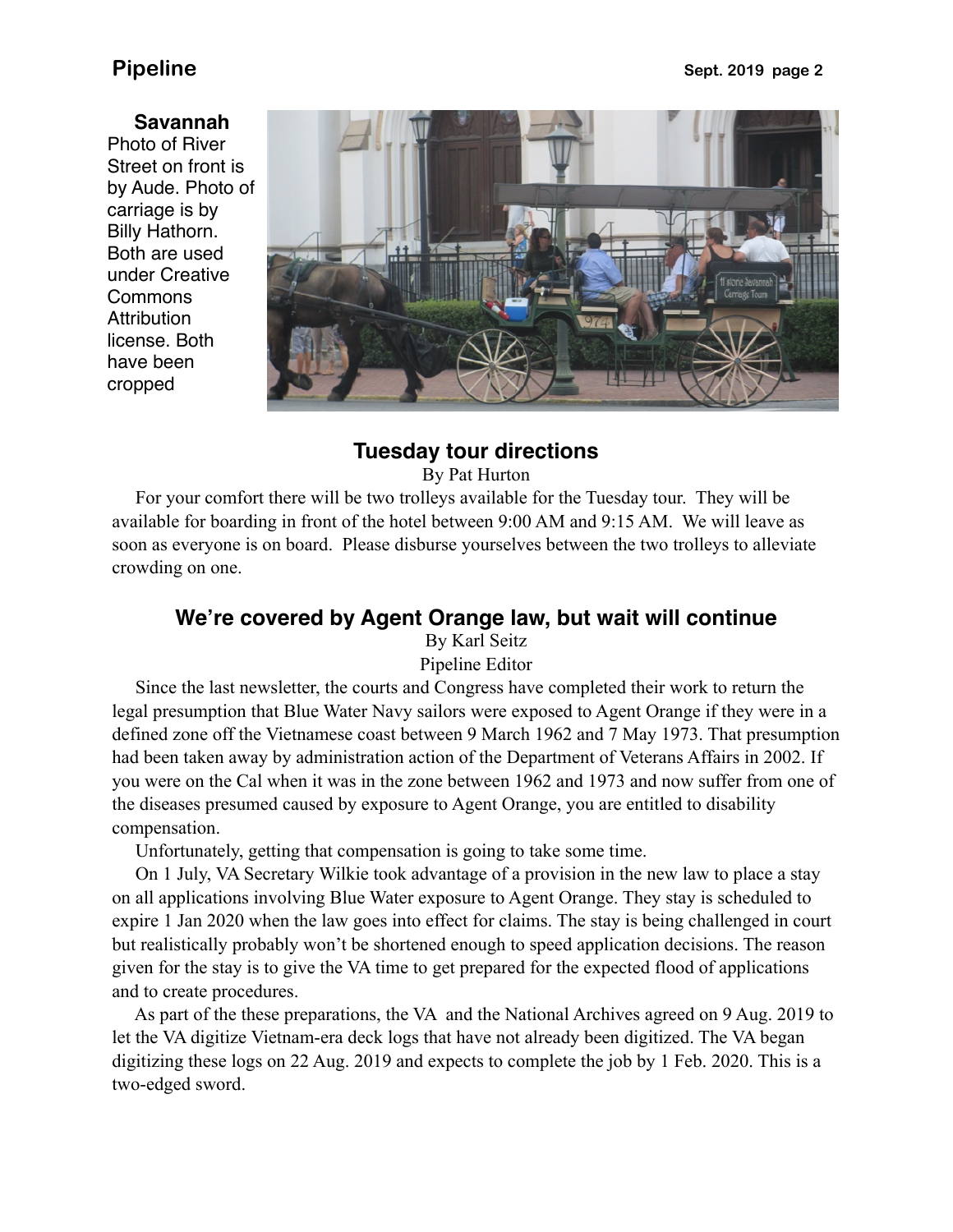On the positive side, it will break the digitization log jam at the Archives and make it easier for the VA to verify that applicants were in the designated zone. It will also save money for claims applicants.

after being screened for privacy concerns. It is unknown whether the VA will release the logs On the negative side, sailors who have not already obtained the logs they need to prove their presence in the zone will not be able to get that proof until the VA finishes the digitization and returns the logs to Archives control. The digitized copies will be posted to the Archives website as they are completed or wait until all are done.

# **Taps**

 Arthur John Manzy Sr., 87, died 1 April 1918 in Tinley Park, IL. Art served on the Caliente from 1951 to 1955 as a SM1. Born 17 Aug 1930, Art was a two-time Chicago area CYO boxing champion, the second title coming in 1951 when he was stationed at Great Lakes Naval Station. He was predeceased by his wife, Arlene, and sister Lorraine Gutenkauf. He is survived by children Arthur J. Manzy Jr. and April, grandchildren and great grandchildren. Art is buried at Abraham Lincoln National Cemetery, Elwood, IL.

 Cosmas A. Raimondi, 71, died 19 May 2019 in Indianapolis, Known as Tiny by his shipmates and as Big Coz back in Indiana, he served on the Cal from 1965 to 1968 as a BM3. Coz was born



USS Caliente Association Chairman: Jeff Sturgis Executive Committee: Mike Copeland, Dave Ludemann, Greg Perett ,Tom Rawlinson and Steve Selzer Treasurer: Pat Hurton Pipeline Editor: Karl Seitz



 The Pipeline is the official quarterly newsletter of the USS Caliente Association. It is a place to share your memories and pictures. Please send them via e-mail to seitzao53@gmail.com or by regular mail to Karl Seitz, 1212 30th St. South, Birmingham, AL 35205-1910.

 Association dues are \$10 per year due Jan. 1, payable by Jan. 15. Checks should be made out to The USS Caliente Association and mailed to treasurer Pat Hurton, 156 Greenfield Drive, Chico, CA 95973-0185.

 Chairman Jeff Sturgis can be reached via email at jeffreysturgis54@gmail.com or by mail at 84 Old Woodman Hill Rd, Minot, ME 04258

Masthead picture of USS Caliente (AO-53) used with permission of Dan Davis.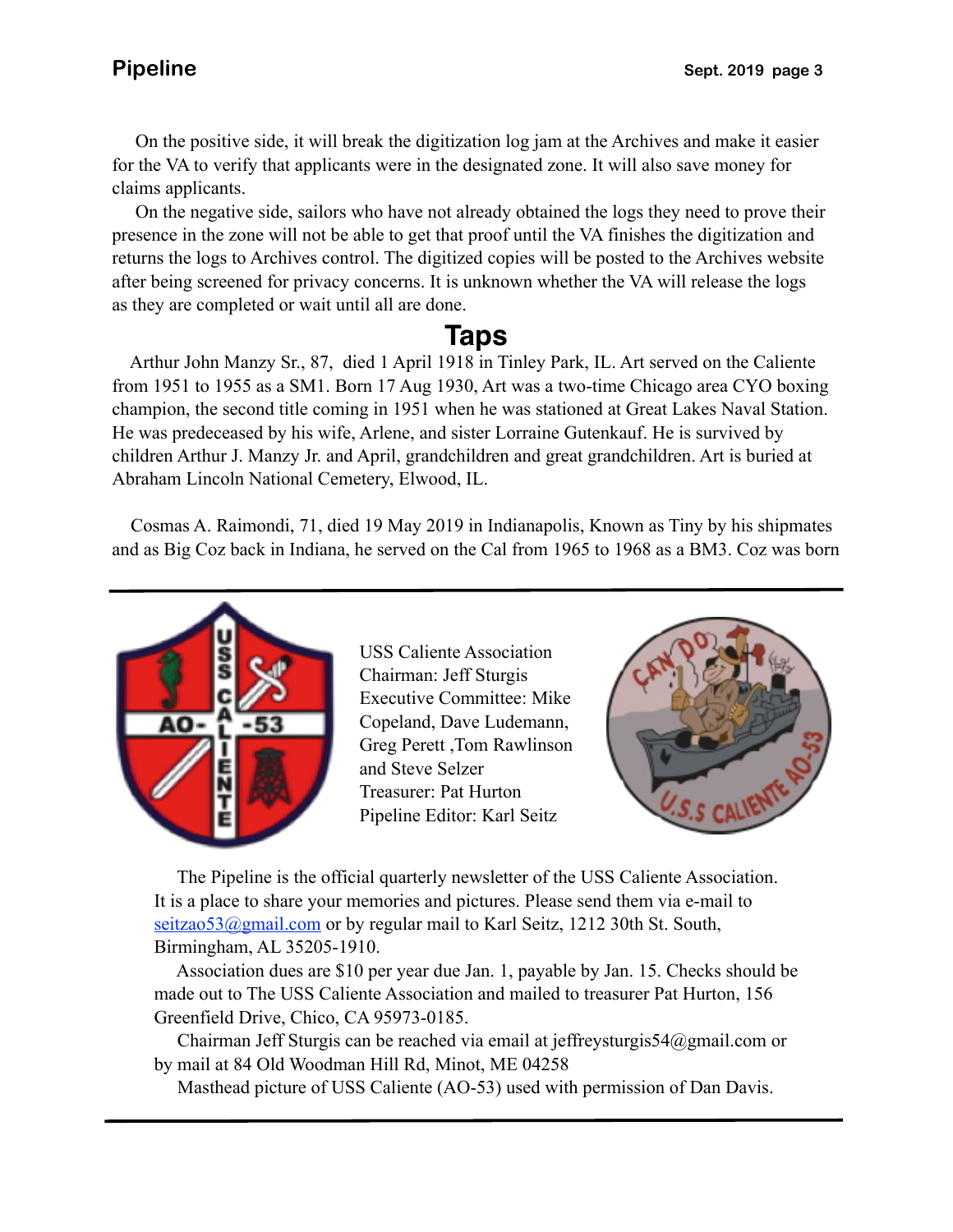**Pipeline** Sept. 2019 page 4

5 Aug. 1947 in Indianapolis to Frank and Elsie (McKibben) Raimondi. When he was discharged from the Navy in 1968, Cos joined the Indianapolis Metropolitan Police Dept., from which he retired in 1988. He married Dianna K. Arnold on 9 May 1970, who was his partner in owning and operating The Coin Index in Greenwood, IN, following his retirement from the police force. Coz was past president of the Indiana Numismatic Association. In addition to his wife, Coz is survived by daughters Anna Marie (Kevin) Mundy and Lisa Anne (Walter "Chuck") Brown; special family members Shannon Dugan and Michelle (Andrew) Wenzel; cousin Michael A. Raimondi and seven grandchildren. He was



predeceased by his parents, infant daughter Katherine Anna and brothers James F. Raimondi and Gerald Kidwell.

 World War II veteran John L. Ruckman, 98, died 26 Feb 2019 in Ipswich, SD. John served on the Cal from 1943 to 1945 as a MM1. He was born 25 Jan 1921 in Aberdeen, SD, to John Ruckman and Dorothy (Hanson) Dixon. His mother died when he was 13 and his father died one year later. With the help of his siblings, John continued his childhood and graduated from high school in 1938. He enlisted in the Navy at age 17. During his 22-year career, John served in the China Conflict, WWII and the Korean War. In 1946, he married Cecile Rittal. They had four children, John (Linda) Ruckman Jr,. Susan Mollenhoff, Lisa (David) Hinz and James Ruckman. In 1971, John married Sheryl Jahnig and they had one



son, Charlie Ruckman. At age 51, John entered Northern State College in Aberdeen and graduated with a bachelor of science degree in 1977. In 1980, he began an 18-year career as the Civil Defense and Brown County Emergency Disaster director. John enjoyed all types of sports as a participant and official. A life member of the Veterans of Foreign Wars, he was an All-American District Commander and Outstanding Post Commander. John is survived by his wife, two sons, one daughter, three grandchildren and five great-grandchildren.

## **The Last of the Battleships**

By Jeff Sturgis, LTJG, 1970

 Summers at our lakeside cottage (in Maine we call them camps) are relaxing and quiet. Our camp is off the grid so there are no electronic distractions and there is ample time for reading.



A reminder if you are on Facebook, the association has a Facebook group for former crew members of the USS Caliente (AO-53) and their families.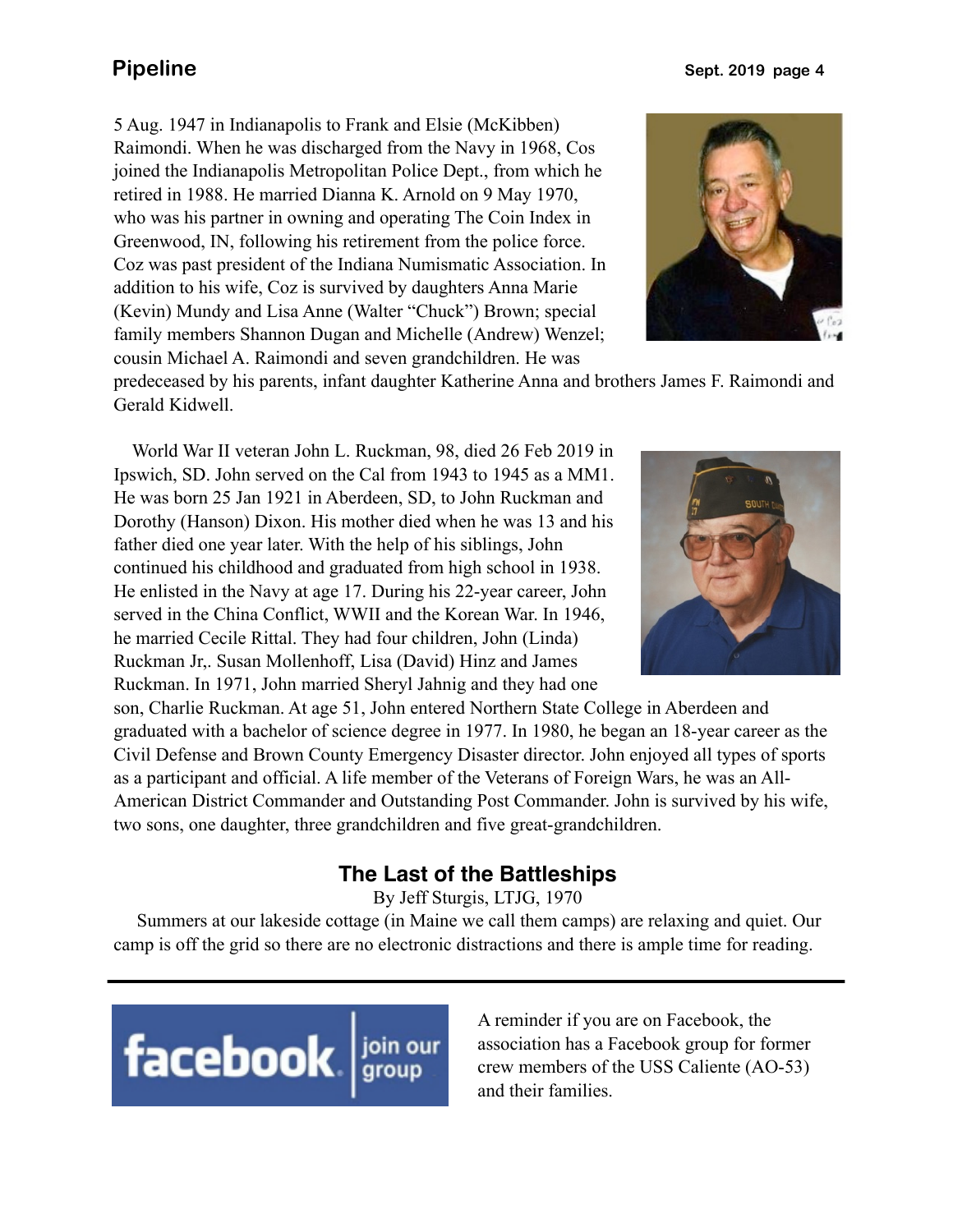This year, I finally got to read two coffee table books featuring the battleships USS Missouri (BB-63) and USS New Jersey (BB-62). I picked up these books when my wife and I toured the Missouri on a recent trip to Hawaii and when I toured the New Jersey at the Caliente reunion in Philadelphia (the New Jersey is in Camden right across the river) about 10 years ago. I also had the opportunity to tour the USS Wisconsin (BB-64) when we had a Caliente reunion in Norfolk about seven or eight years ago. My reading spurred me to do a little research on the last of the battleships.

 Nothing captures the imagination like battleships. The last surviving members of that now obsolete ship type belong to the Iowa Class, the first of which, the USS Iowa (BB-61), was commissioned in February of 1943. It is now in Los Angeles. It was followed by the New Jersey (May 1942), the Wisconsin (April 1944), and the Missouri (June 1944). Collectively, these four ships served (with some interruptions) over a span of six decades, with the last, the Missouri, decommissioned in March 1992. Two other battleships, the Illinois (BB-65) and the Kentucky (BB-66), were under construction, but never completed due to the ending of WWII.

 All four ships were ordered in the late 1930s, so it took more than six years for them to be built and activated. However, by the time they joined the fleet, they were already functionally obsolete. Due to the emergence of aircraft carriers, the battleship's primary mission of ship-toship combat was basically nonexistent. After the Battle of the Coral Sea in May 1942, the first naval battle carried out entirely by planes where the surface ships never saw each other, the battleship's rarely, if ever, came within range of enemy ships and shore bombardment and providing air cover for carrier task forces became their main focus.

 That being said, the mystique of an 800-foot ship with nine 16-inch guns, a speed of more than 30 knots and a crew of 3,000 men was powerful. These ships did provide support for most of the significant invasions of various Japanese islands leading up to Japan's surrender in August 1945. As we all know, the actual surrender took place in Tokyo Bay on the Missouri, which has a plaque on its deck at the spot where the surrender papers were signed.

 After the war, the Iowa was decommissioned in March 1949, the New Jersey in June 1948 and the Wisconsin in July 1948. The Missouri stayed commissioned and took part in the Korean war as a platform for shore bombardment. The Korean War also brought the other three battleships out of mothballs; the New Jersey in November 1950, the Wisconsin in March 1951, and the Iowa in August 1951. However, once the Korean conflict ended all four battleships returned to mothballs. The New Jersey was brought back briefly during Vietnam in April 1968, but her service was brief, being decommissioned again in December 1969.

 The last hurrah for the Iowa Class came as a result of President Reagan's 600-ship Navy plan. All four were reactivated between 1982 and 1988. Their configurations were altered to update their weaponry to reflect the changing needs of naval warfare. Many of their 5-inch turrets were removed along with smaller caliber ship-to-ship and anti-aircraft guns. Added were new weapons such as Harpoon anti-ship missiles and Tomahawk long range missiles along with the electronics to support these modern weapon systems. Due to the removal of so many WWII era guns and the automation of the new weaponry and electronics, the ship's complements were cut from their WWII highs of about 3,000 men to about 1,500 men. This phase lasted until the early '90s. the Iowa was decommissioned for the final time in October 1990 and the New Jersey in February 1991. The Missouri and the Wisconsin lasted long enough to participate in Operation Desert